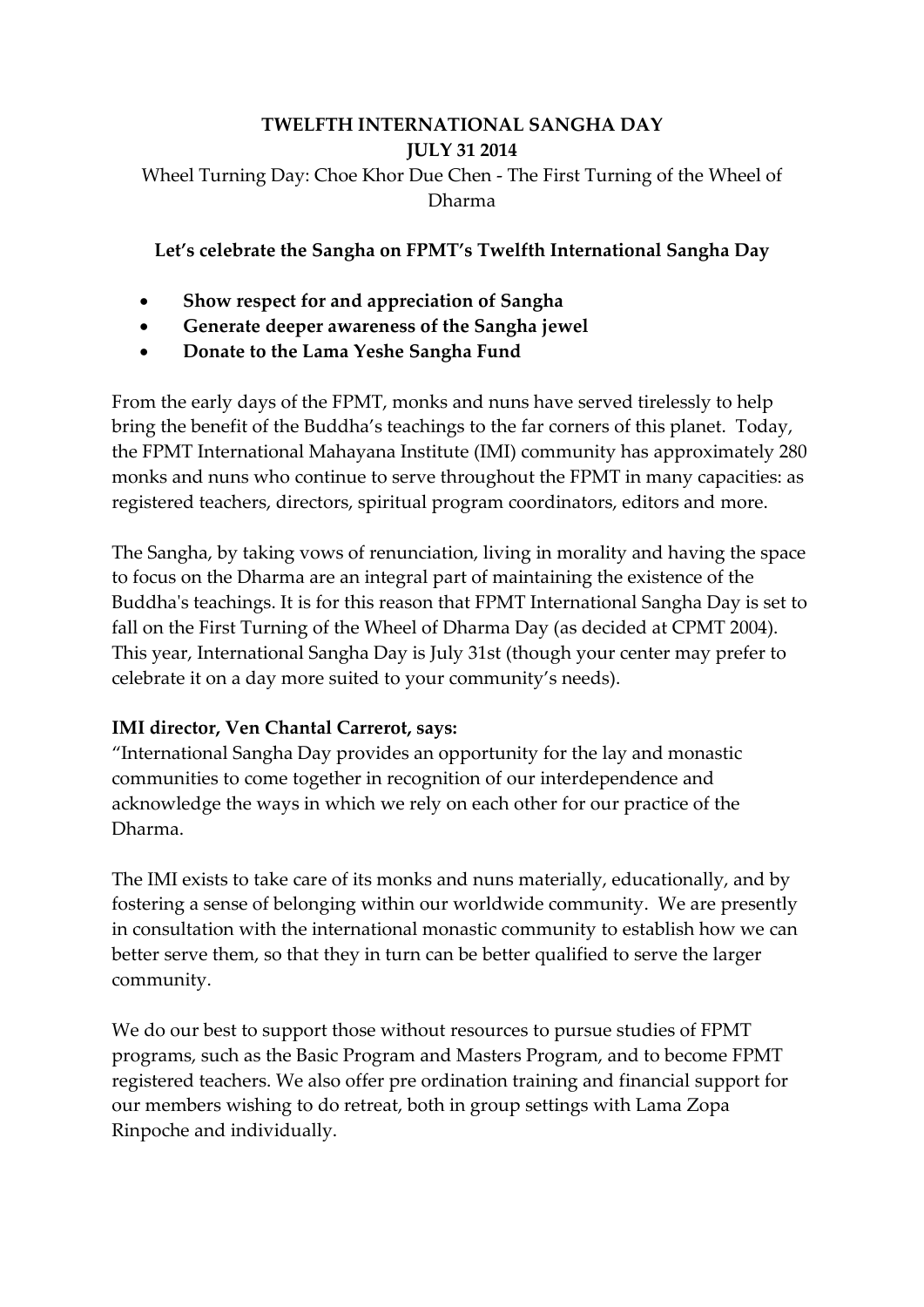Your support of the Sangha through the Lama Yeshe Sangha Fund allows us to continue this work and ensures that Buddha's teachings are available for future generations."

## **How to Celebrate International Sangha Day:**

You can honor and recognize the special relationship between Sangha and centers, projects and services by organizing a Sangha event for your local community.

Ideas from successful events held by centers on previous International Sangha Days include:

- Requesting a talk from an IMI senior Sangha member on appreciation of living in the vows.
- Inviting Sangha to share their story with the community.
- Taking a Sangha member to lunch or planning a Sangha Tea in order to offer students the opportunity to deepen their understanding of monasticism.
- Inviting lay members of the community to share their experience of the value of Sangha as part of their practice.
- Featuring local Sangha and/or the IMI in your newsletter to raise awareness of IMI monks and nuns in service around the world.
- Provide the opportunity for the lay community to make offerings to the local Sangha.

These activities provide a precious opportunity to strengthen the understanding and the bond between students and Sangha, which leads to tremendous benefit for the whole community.

Center Services has collected the ideas and experience of centers celebrating International Sangha Day, so please feel free to contact me with any questions on how to organize this event.

[Please let me know](mailto:centerservices@fpmt.org) what you organize this year and how it goes!

## **Annual Donation to the Lama Yeshe Sangha Fund:**

One of the responsibilities of FPMT centers, projects and services is to make an annual contribution of US\$240 to the [Lama Yeshe Sangha Fund](http://fpmt.org/projects/other/lysf/) (LYSF). International Sangha Day is a perfect day to make your donation for 2014.

The LYSF was established to offer financial support to the Sangha of the FPMT who have no other means of financial support and wish to engage in study, retreat or service. By contributing to the fund you will be enabling more monks and nuns of our organization to be of benefit to others. You can make your annual donation by going to the secure [annual donations page](https://my.fpmt.org/donate/annualdonations) in the FPMT Members' Area. Australian